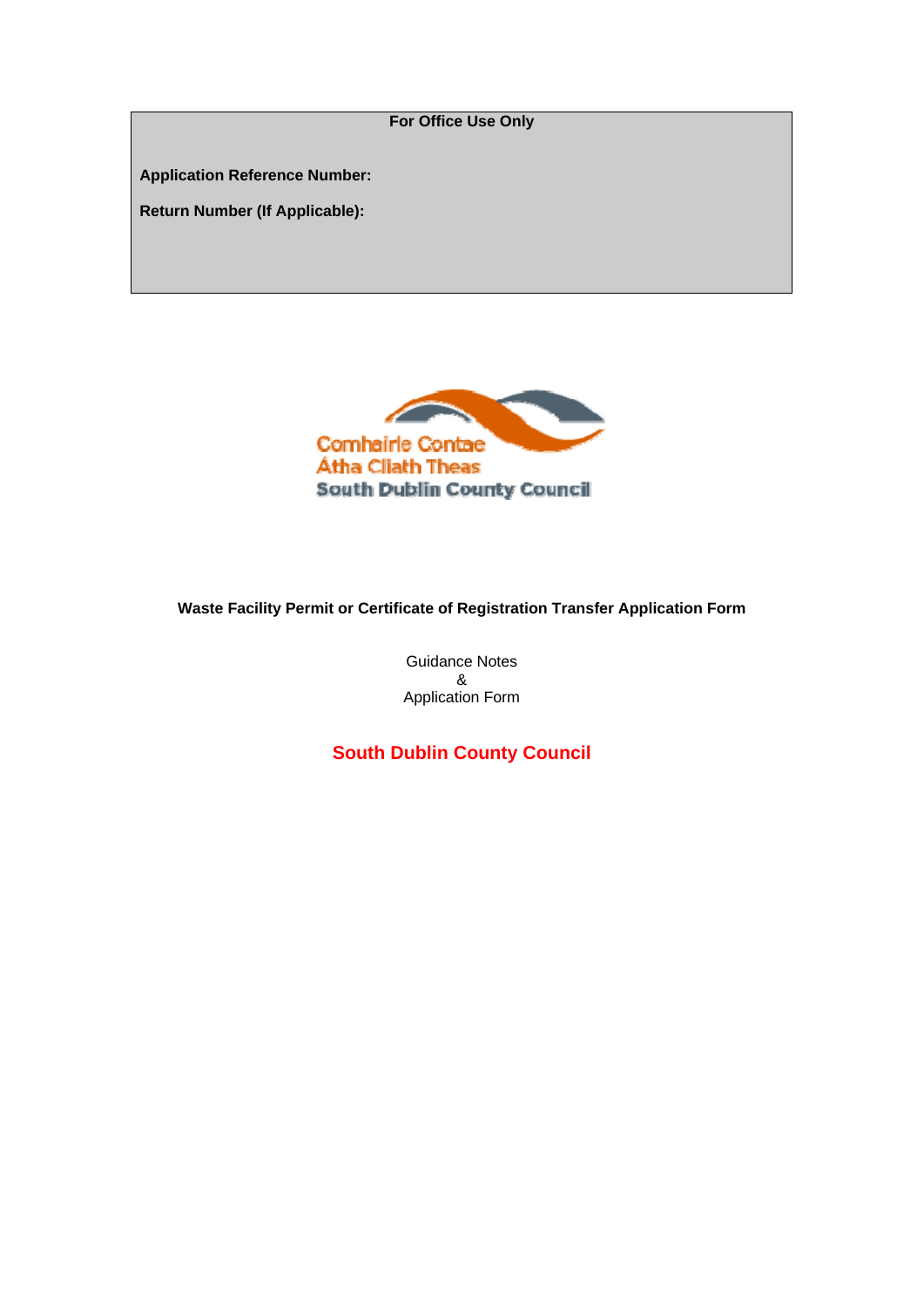# **Introduction:**

This form is for the purpose of transferring an existing Waste Facility Permit or a Certificate of Registration issued under the Waste Management (Facility Permit and Registration) Regulations S.I No. 821 of 2007 and the Waste Management (Facility Permit and Registration) Amendment Regulations S.I No. 86 of 2008 (hereafter referred to as the Regulations);

(a) The making of an application for a transfer of a Waste Facility Permit;

(b) The making of an application for a transfer of a Certificate of Registration.

The Guidance Manual and application form are available to download from the South Dublin County Council Website [www.sdcc.ie](http://www.sdcc.ie/) or from [www.epa.ie/wastepermit](http://www.epa.ie/wastepermit) 

# **Guidance on the Application Form:**

- This application form is for the transfer of a waste facility permit, or the transfer of a certificate of registration from one operator to another.
- The form is to be completed by the current holder of the permit and the transferee.
- The transfer of a waste facility permit is made under Article 27 of the Regulations
- The transfer of a certificate of registration is made under Article 38(6) of the **Regulations**
- Upon transfer to the new operator, the permit /certificate will remain the same as previously, unless a review application is also made.
- The new operator must be able to comply with the requirements of an application as provided in the Regulations.
- All questions in Section A must be answered.
- Only the relevant questions in Section B require answering.
- The form must be signed in Section C by both the current permit holder and the proposed new operator.
- Attachments should be clearly numbered, titled and paginated and must contain the required information as set out in the application form.

# **Additional Documents to be Included:**

- The following documents must be supplied with the application. Any application which does not contain all of the relevant documents will be contacted by the local authority to supply the missing documents within a set timescale. Any application which still has missing information at the end of the set timescale will be deemed invalid by the local authority and rejected.
- A copy of the current tax clearance / C2 certificate issued to the applicant(s) by the Revenue Commissioners, or appropriate certificate from the relevant tax authority for non-domiciled applicants.
- Where applicable, a copy of the company registration document must be supplied.
- The correct application fee as specified in the fifth schedule of the Regulations.

### **South Dublin County Council requires the applicant to submit 5 copies of the application form plus 5 copies of any additional documents to their offices at County Hall, Tallaght, Dublin 24**

# **About these Guidance Notes:**

These guidance notes have been developed to assist applicants in the preparation of a transfer of a waste facility permit, or the transfer of a certificate of registration from one operator to another. This document does not purport to be and should not be considered a legal interpretation of the provisions and requirements of the Waste Management (Facility Permit and Registration) Regulations S.I No. 821 of 2007 and the Waste Management (Facility Permit and Registration) Amendment Regulations S.I No. 86 of 2008.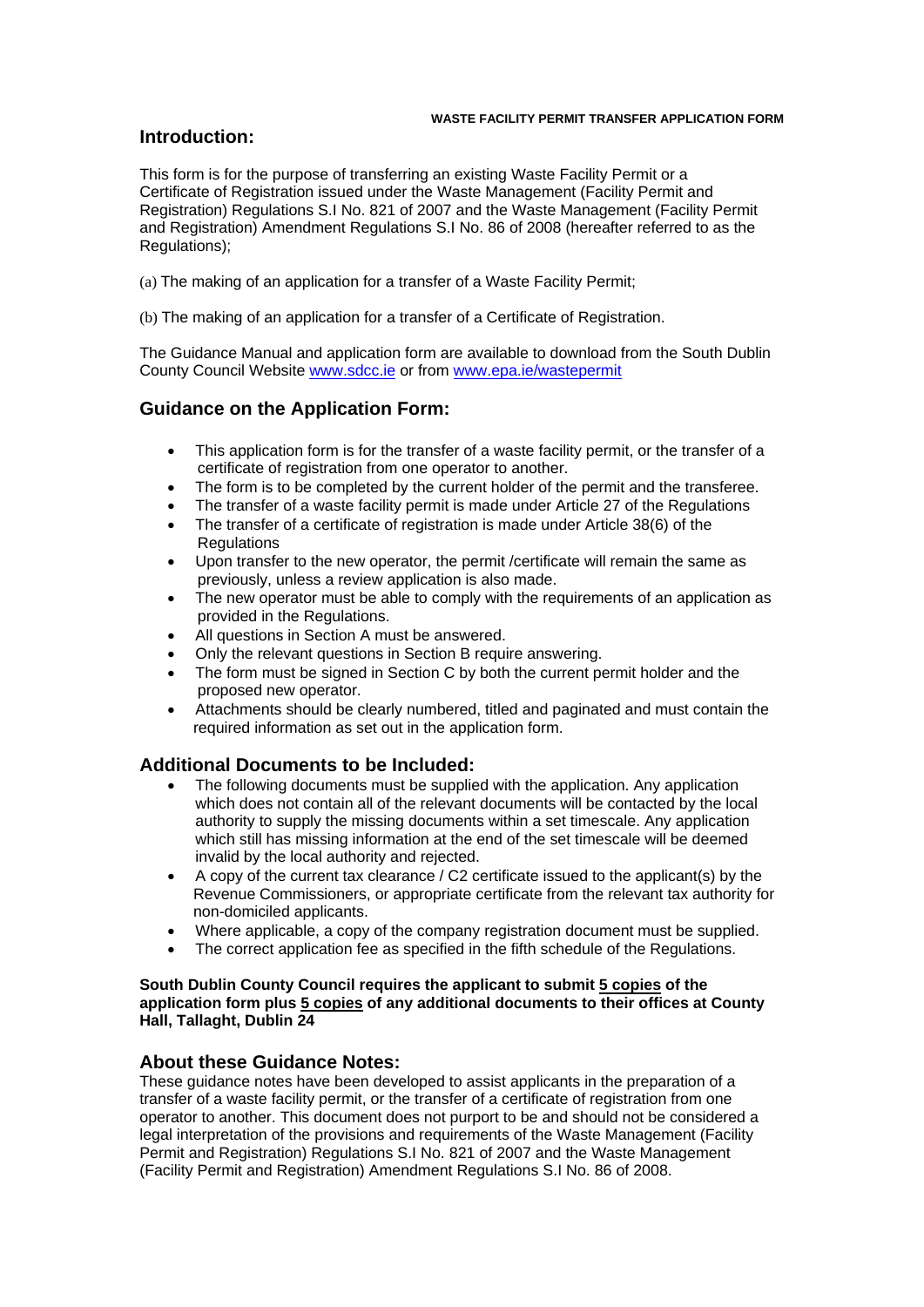While every effort has been made to ensure the accuracy of the material contained in this document, the competent authority assumes no responsibility and gives no guarantees; undertakings and warranties concerning the accuracy, completeness or up-to-date nature of the information provided herein and does not accept any liability whatsoever arising from any errors or omissions.

If you need to contact South Dublin County Council concerning your application, please use the numbers provided in the table below.

Senior Executive Officer South Dublin County Council Environmental Services Department County Hall **Tallaght** Dublin 24 T: 01 4149000 E: [wasteregulation@sdublincoco.ie](mailto:wasteregulation@sdublincoco.ie) 

For more detailed guidance on the waste facility permit system please refer to the Waste Facility Permit manual at www.epa.ie/wastepermit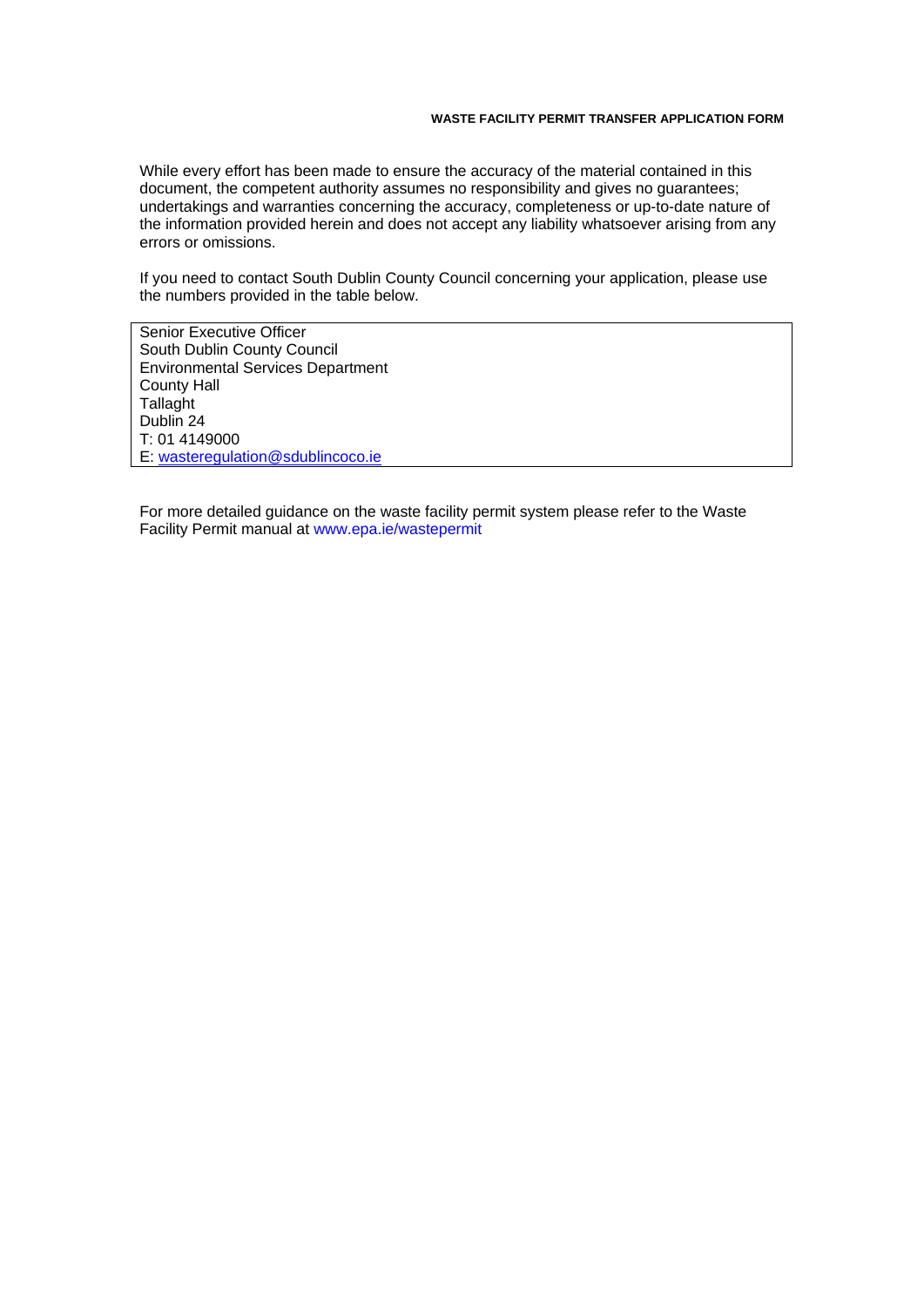# **Section A: About the facility being transferred to another operator**

A.1 Waste facility permit or certificate of registration number to be transferred.

**Permit Number:** 

A.2 Facility name and address.

| <b>Facility Name</b> |  |
|----------------------|--|
| <b>Address:</b>      |  |
| Tel:                 |  |
| Fax:                 |  |

A.3 Detail the class or classes of activity being carried out at the facility as per the Third Schedule, Part 1 or Part 11 of the Waste Management (Facility Permit and Registration) Regulations 2007-2008.

### **Class of Activity:**

A.4 Who is the current operator of this facility?

#### **Facility Operator:**

A.5 Contact details for person or persons in relation to the application for transfer.

| <b>Contact Details of</b> |  |
|---------------------------|--|
| current facility          |  |
| Operator:                 |  |

A.6 When does the transferee require the transfer to take effect?

| Date of proposed<br>transfer: |  |
|-------------------------------|--|
|                               |  |

# **Section B: About the Applicant**

This section relates to the applicant or transferee who will be operating the facility following the transfer of the waste facility permit or a certificate of registration.

B.1 Full name of applicant(s).

| Name(s): |  |
|----------|--|
|          |  |

B.2 Name, address and contact details of proposed applicant.

| <b>Contact Details of</b>      |  |
|--------------------------------|--|
| <b>Applicant for Transfer:</b> |  |
|                                |  |

B.3 Any Trade Name(s) the facility will be operated under.

**Trade Name:** 

If the applicant is a sole trader, the next two sections do not need to be completed.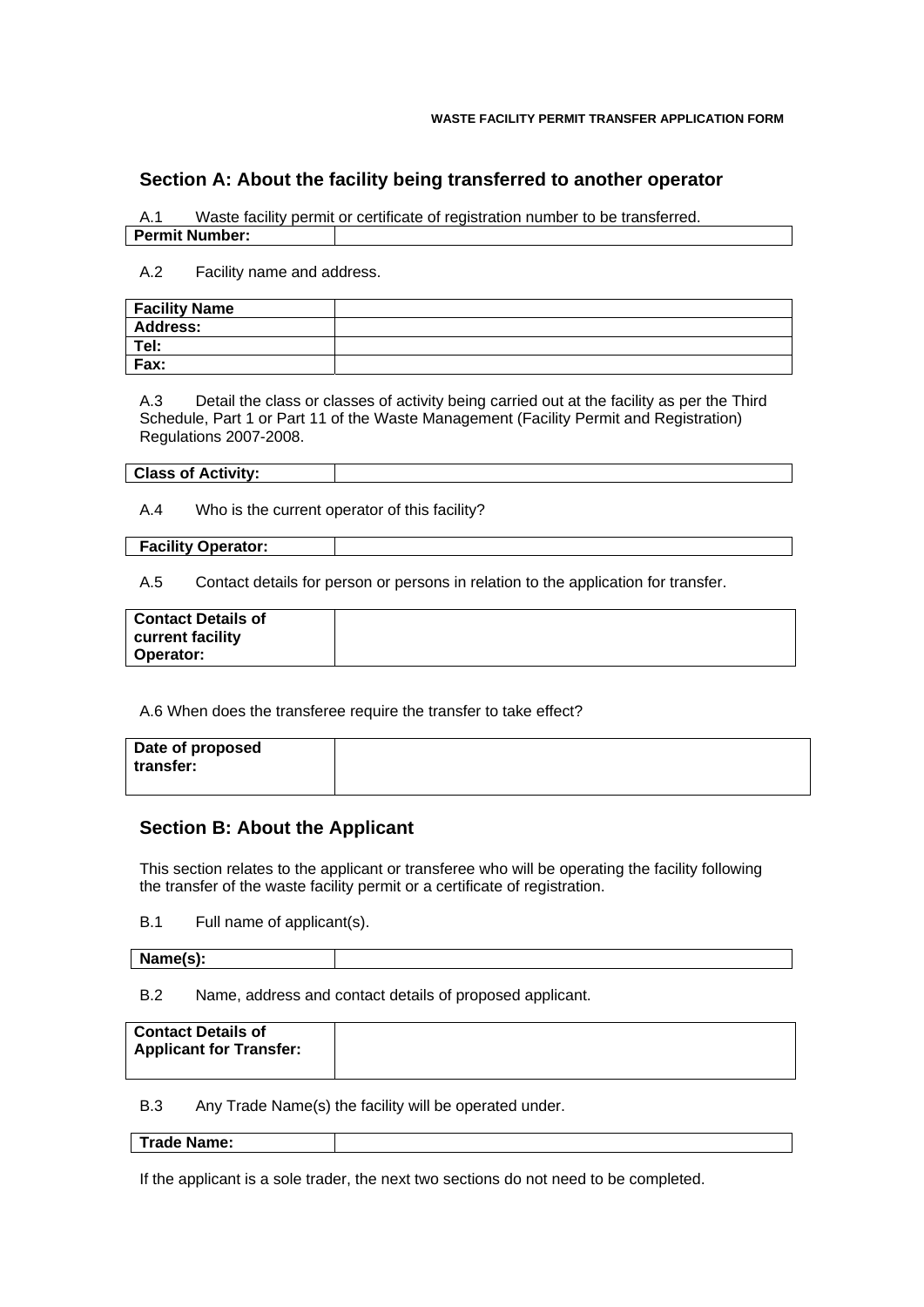### **To be Completed by Applicants who are a Body Corporate**

B.4 Is the applicant a body corporate?

| Yes |  |
|-----|--|
| No  |  |

If yes, provide the following as appropriate:

- (a) Certified Copy of Certificate of Incorporation
- (b) Company's Number in Company's Registration Office and
- (c) Particulars of Registered Office of the Company

| <b>Company</b><br>Number:            |  |
|--------------------------------------|--|
| <b>Document</b><br><b>Reference:</b> |  |

The address of the principal place of business, or in the case of a body corporate the registered office, of the applicant(s) and, where applicable, the telephone number, telefax number and e-mail address of the applicant(s), and, if different, any address to which correspondence relating to the application should be sent:

| <b>Address:</b>      |  |
|----------------------|--|
|                      |  |
|                      |  |
|                      |  |
| Tel:                 |  |
| Fax:                 |  |
| e-mail               |  |
| <b>Contact Name:</b> |  |

If the applicant is a body corporate please give the names of any person who is a director, manager, company secretary or similar officer of the body corporate:

| Name and<br><b>Position:</b> |  |
|------------------------------|--|
| Name and<br><b>Position:</b> |  |
| Name and<br><b>Position:</b> |  |
| Name and<br><b>Position:</b> |  |
| Name and<br><b>Position:</b> |  |

## **To be Completed by Partnerships**

B.5 Is the applicant a partnership?

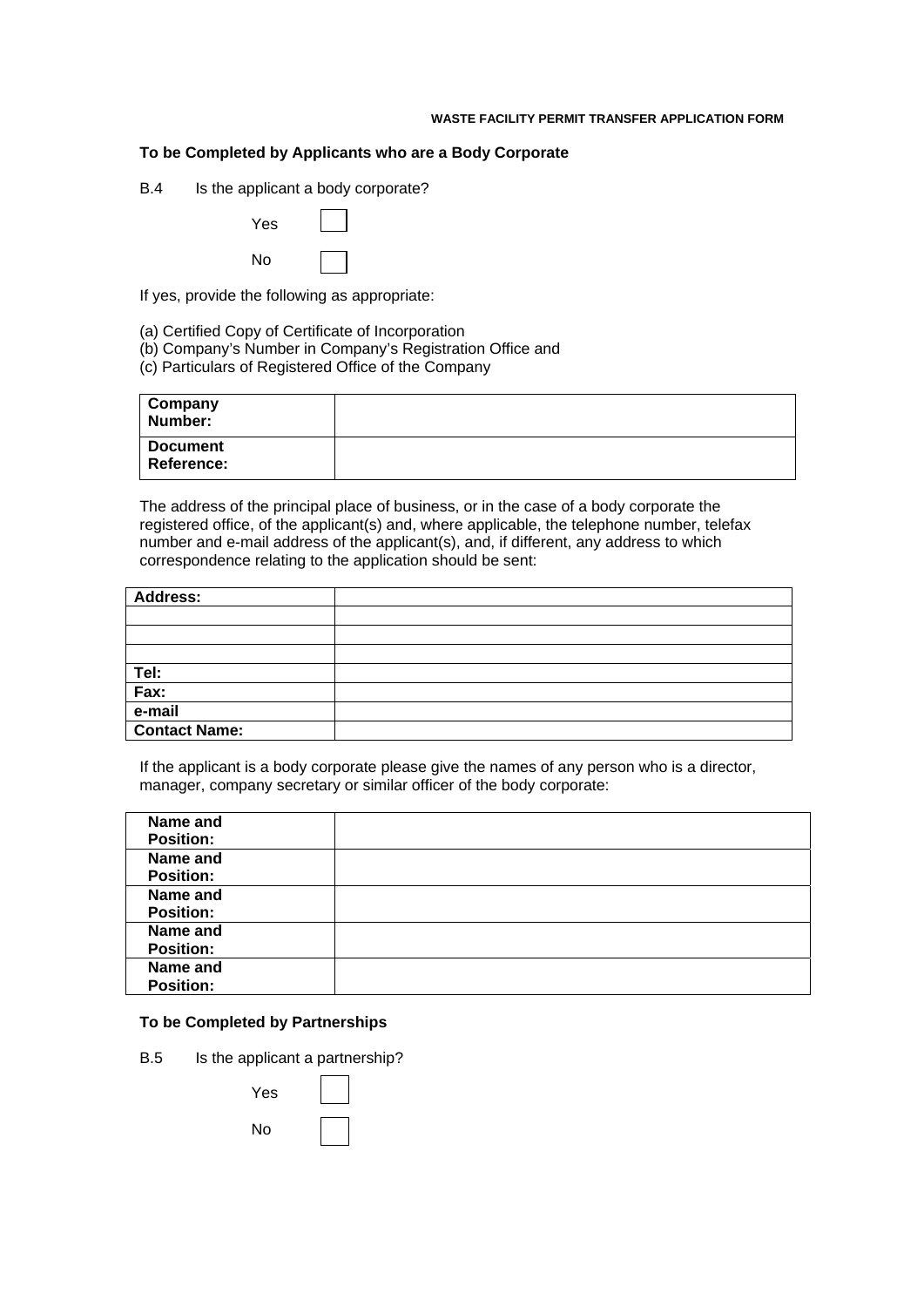If the applicant is a partnership, give the names and addresses of all partners:

| Name:           |  |
|-----------------|--|
| <b>Address:</b> |  |

| Name:             |  |  |
|-------------------|--|--|
| Address:          |  |  |
|                   |  |  |
| Name:<br>Address: |  |  |
|                   |  |  |
|                   |  |  |

### **Technical Competence (Fit and Proper Person)**

B.6 Please detail the applicants technical knowledge and qualifications relevant to the management of a waste facility. Please use a separate sheet if required.

| Document(s) Reference: |  |
|------------------------|--|

### **Relevant Convictions**

B.7 Has the applicant, including in the case of a body corporate any officer of that body corporate, been convicted of an offence under the Waste Management Act 1996-2007, the Environmental Protection Agency Acts 1992 and 2003, the Local Government (Water Pollution) Acts 1977 and 1990 or the Air Pollution Act 1987,

| Yes |  |
|-----|--|
| No  |  |

If yes, please include a supplementary sheet detailing the court hearing, case, nature of the offence and any penalty or requirements imposed by the court. Where there is more than one offence to be considered, please use a separate sheet for each offence.

| <b>Document</b> |  |
|-----------------|--|
| Reference:      |  |